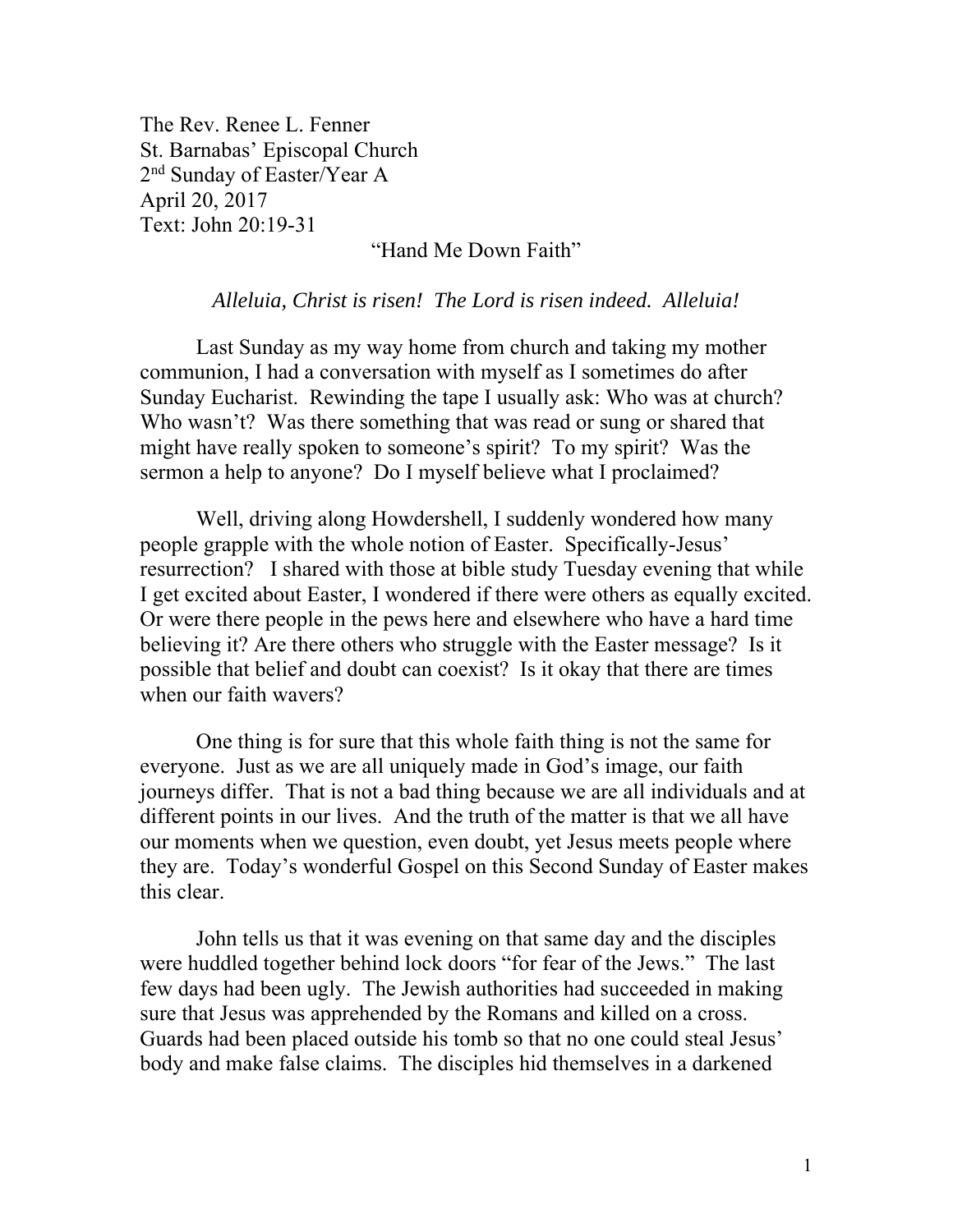house in fear for their lives knowing that what happened to Jesus could very well happen to them.

But had they not heard and understood what Mary Magdalene had told them only a few hours earlier? Didn't they believe her when she told them that she had seen the Lord? Hadn't Peter and the other disciple come back and tell what they observed? Jesus' burial wrappings were neatly placed in a pile. And the tomb was empty!

Still, late that evening Jesus suddenly came and stood among them and they saw the risen Lord themselves. He spoke peace into their fears and showed them his hands and his side and breathed on them the Holy Spirit and bestowed on them the power to forgive sins. And he told them that he is sending them out into the world to be his hands and his feet.

This is a wonderful story of the appearance of the risen Jesus to his disciples but that would not be his only appearance for Thomas was not there. When Thomas later came to where they were they echoed the words of Mary Magdelene: "We have seen the Lord!" But no matter how hard they tried to convince him, Thomas would not be swayed. Thomas said, "Unless I see the mark of the nails in his hands, and put my finger in the mark of the nails and my hand in his side, I will not believe." Thomas was not content with what he just heard. He wanted flesh and bones. He wanted the nail prints. He wanted proof.

Now, we cannot fault Thomas for saying this, can we? If we had been in his sandals, wouldn't we have said the same thing? Wouldn't we have asked for proof? Which of us wouldn't have felt cheated or slighted, like Thomas did, for having missed seeing Jesus, a resurrected Jesus, standing among his friends?

Yet every Second Sunday of Easter, Thomas gets a bum rap and is labeled "Thomas the Doubter". Yet Thomas is no different than any of us who want to see something for ourselves before we decide whether or not a thing is true.

Jesus did come again a week later and this time Thomas was there. Jesus invited him to see the marks and to touch his wounds. "Do not doubt but believe." Jesus told him. Thomas had only but to see and he believed.